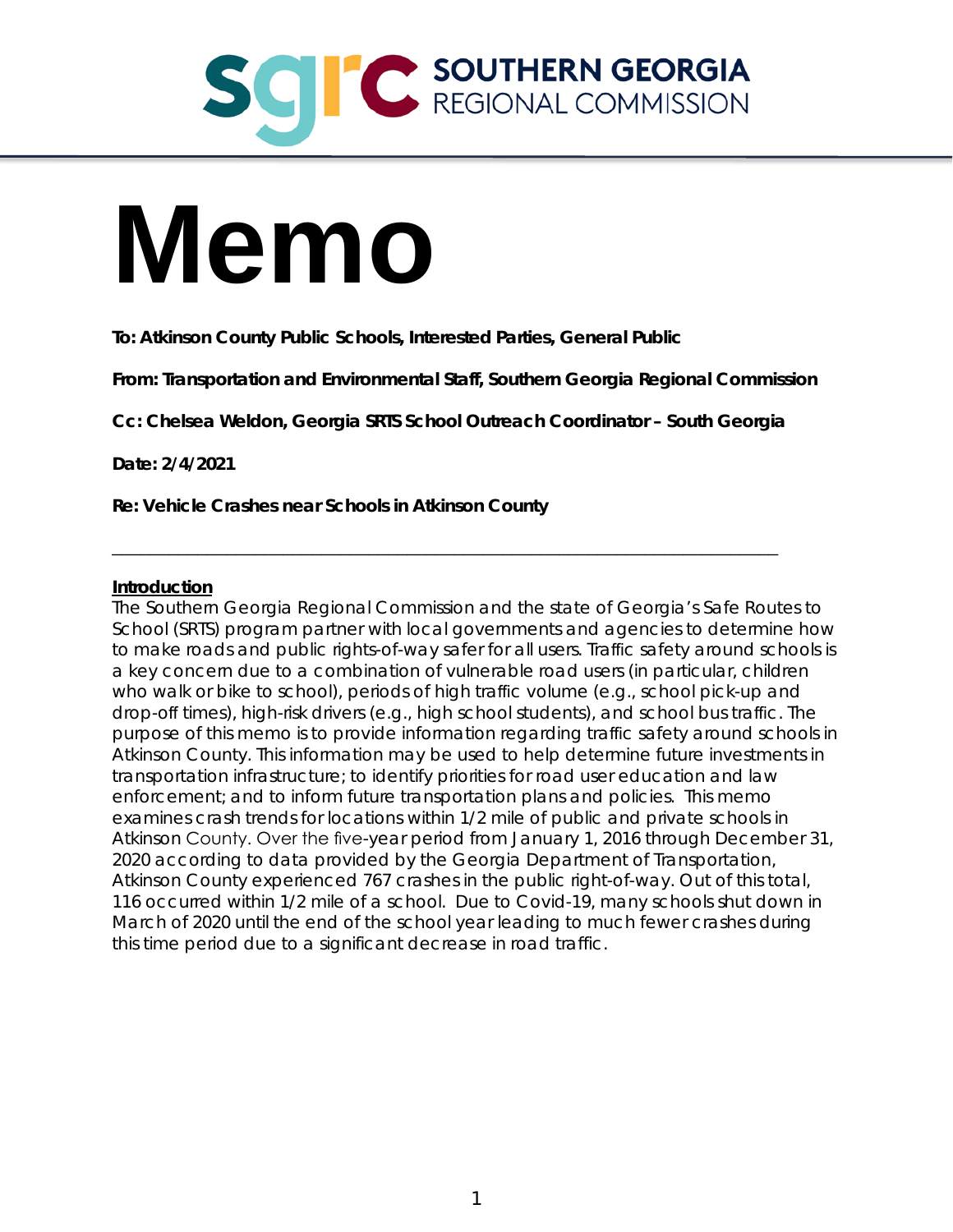### **Atkinson County Schools**

There are 3 schools in Atkinson county which include 1,648 students altogether. These consist of 2 elementary schools and 1 middle/high school. School in Atkinson County starts at 7:50 and students get picked up at 2:15, so we will assume for this study that drop off hours are from 7:00-8:00am and the pickup hours are 2:00-3:00pm.

The vast majority of the crashes portrayed in this study were merely property damage alone and only a small percentage included any injuries at all. Overall, the crashes within a ½ mile of a given school did not seem to be directly related to school drop off and pickup traffic. Additional education may be appropriate for the awareness of non-motorized vehicles (golf carts, bicycles, etc.) in the community.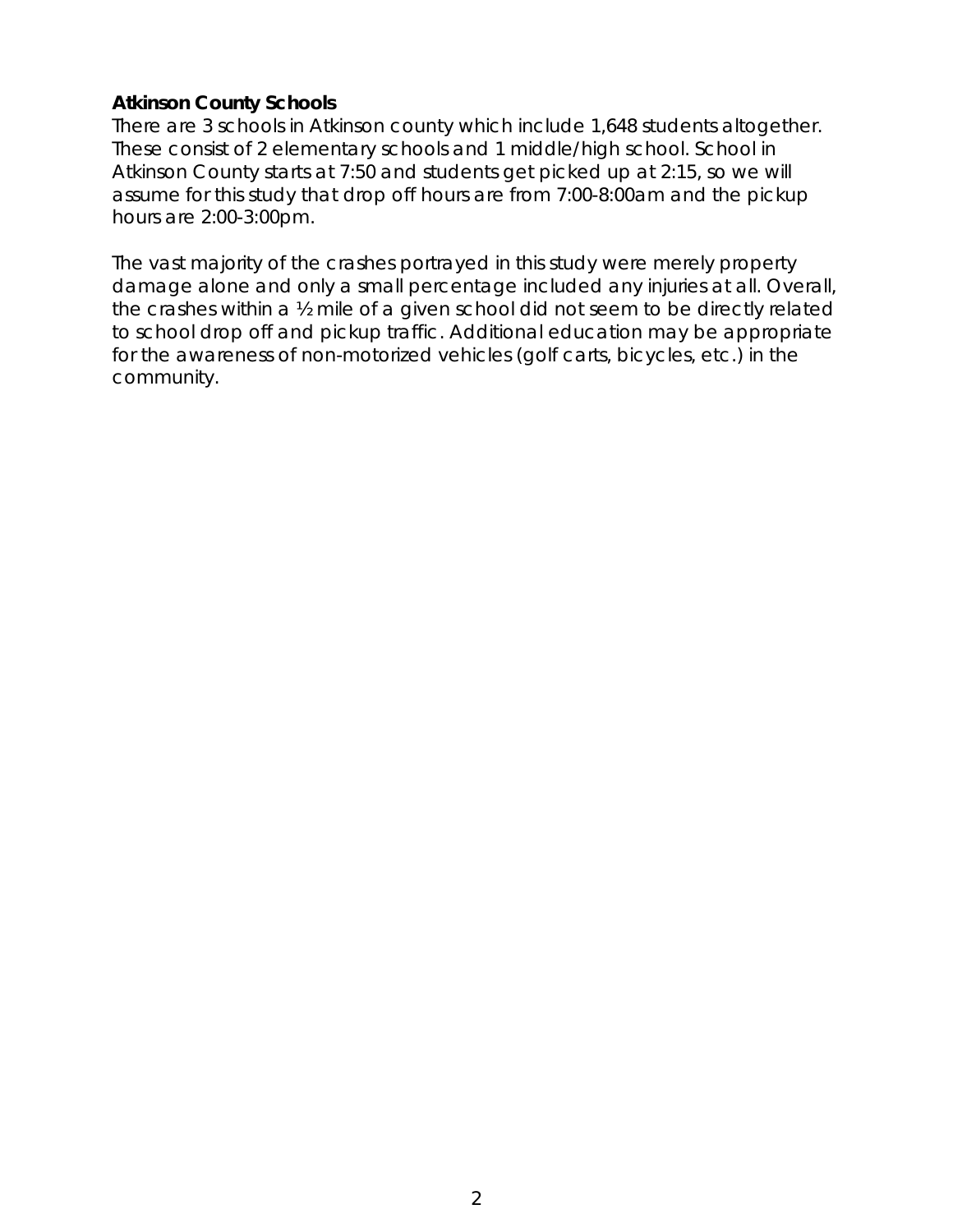## **Pearson Elementary School**

Pearson Elementary is generally free from major incident. There were 88 crashes in total of which almost all occurred on N Main Street. Of these, 68 included property damage. Only 10 of these crashes involved a minor injury while 2 had a report of a serious injury. During drop off times, there were 2 crashes, and during pickup times there were 8. There was 1 reported injuries in the ½ mile radius during the school hours, it was a 12 year old boy driving a golf cart/go-cart but this has no correlation to the school start and end times.

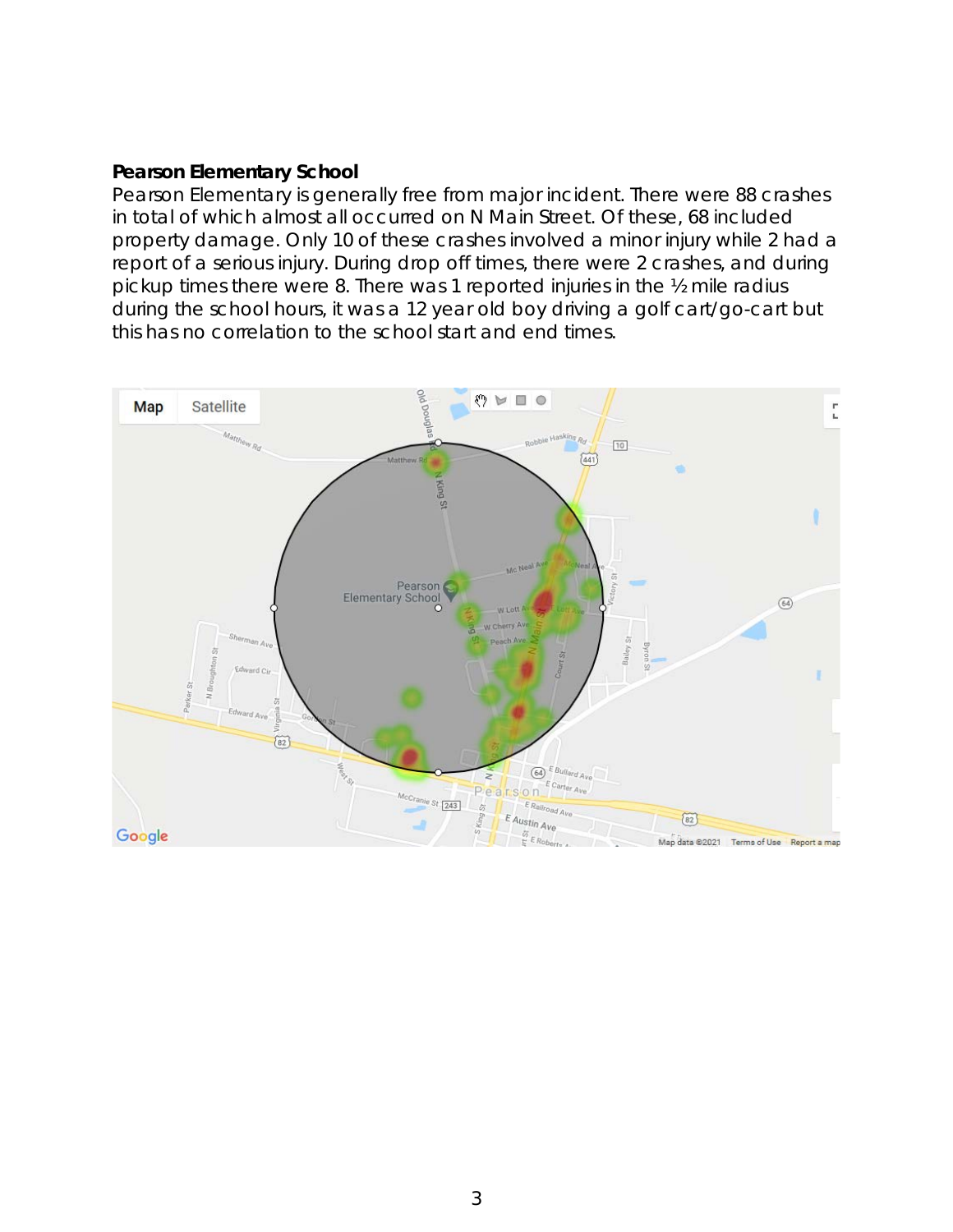## **Atkinson County Middle and High school**

Atkinson county Middle and High school was almost entirely free of any crashes at all. There were only 6 crashes in total, of which; 2 resulted in a minor injury, 4 resulted in property damage and there were no deaths. The road that almost all of the crashes occurred on is highway 221. Of the crashes, 1 occurred during the pickup and release times but it was only due to a failure to yield to traffic from a 17 year old turning out of their driveway.